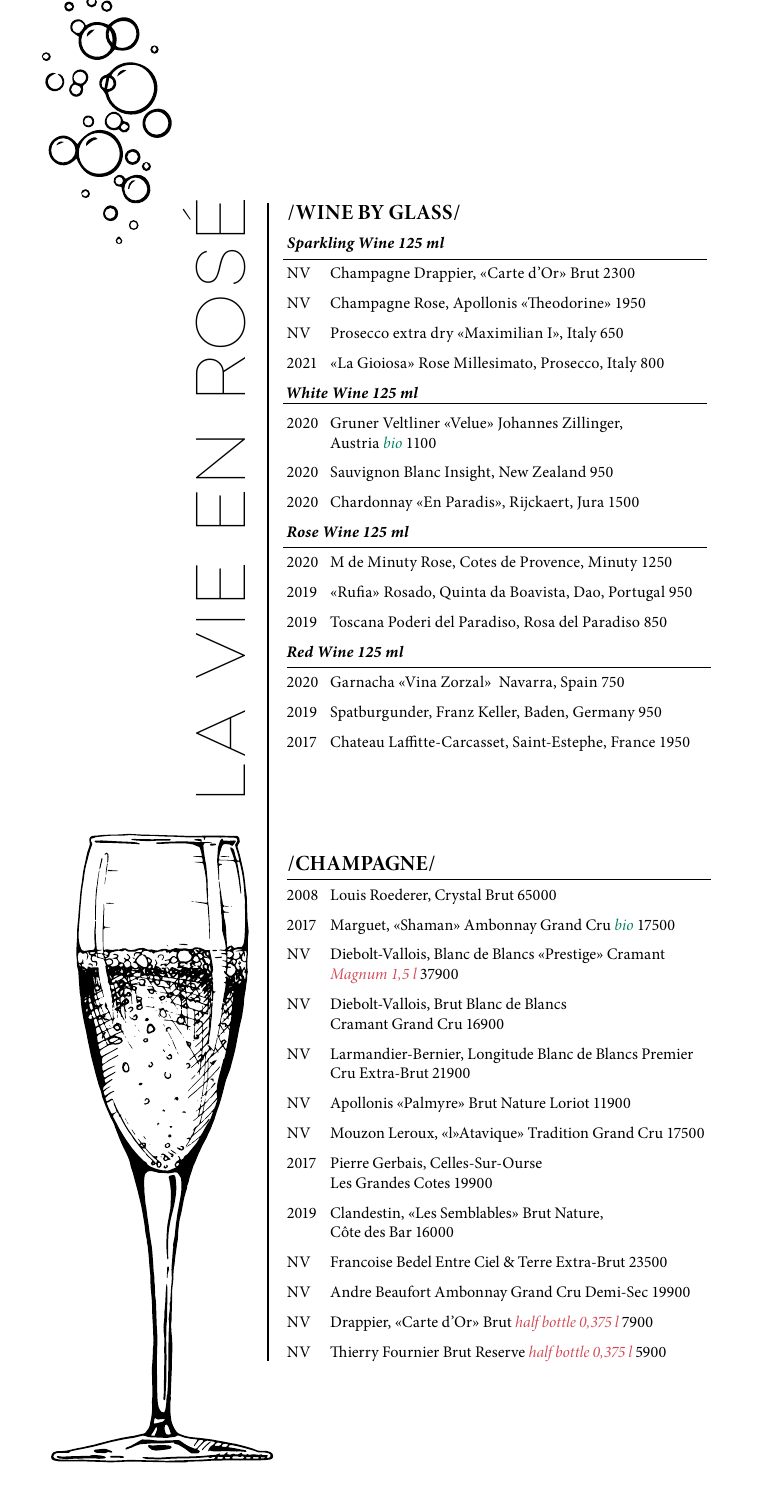

# **/CHAMPAGNE ROSÉ /**

| NV. | Larmandier-Bernier, Extra Brut Rose<br>de Saignee Premier Cru 29500      |
|-----|--------------------------------------------------------------------------|
| NV. | Andre Beaufort Polisy Reserve Demi-sec<br>Rose Brut 24500                |
| NV  | Apollonis Theodorine Brut Rose 12500                                     |
| NV. | Saint Germain de Crayes Rose Brut 14500                                  |
| NV. | Diebolt-Vallois, Brut Rose de Saignee,<br>Cramant Grand Cru 16500        |
| NV. | Lacourte Godbillon, Brut Premier Cru Rose 16900                          |
|     | 2013 Olivier Horiot En Barmont Seve Brut<br>Nature Rose de Saignee 25000 |
|     |                                                                          |

2000 Louis Roederer, Crystal Rose Brut 98000

- NV Serge Mathieu, Brut Rose, Cote des Bar 17000
- NV Ployez-Jacquemart, Extra Brut Rose *half bottle 0,375 l* 8500

## **/SPARKLING /**

- NV Cava La Vida al Camp Brut, Spain 4500
- NV Cremant de Limoux, Domaine de Mouscaillo, Brut Nature, France 6900
- NV Prosecco Brut «Maximilian I» Italy 3900
- NV Frizzante Naturalmente, Casa Belf, Italy 4500
- 2019 We Pet Nat Gruner Veltliner Weingut Weszeli Brut, Austria 6900

# **/SPARKLING ROSÉ /**

- NV Pierre Naigeon, Rose Brut Cremant de Bourgogne, France 6500
- NV Bugey, «Cerdon» Methode Ancestrale, Renardat Fache, France, Demi-Sec 5500
- NV Pinot Grigio Rose Spumante Extra Dry Villa degli Olmi, Veneto, Italy 3500
- NV Bisol, Belstar Cuvee Rose Extra Dry, Veneto, Italy *half bottle 0,375 l* 2900
- NV «Von Buhl» Rose Brut, Pfalz, Germany 3900
- 2017 Clos Lentiscus Rosé №41 Brut Nature Catalunya, Spain 8500
- NV Cava Brut Rose, Vilarnau, Catalunya, Spain 5500
- NV Cock t»est belle. Pinot noir /Cuvee №4 Pinot noir sene, Russia 5500
- NV «The Lines» Pet Nat Cabernet Sauvignon, Fanagoria, Russia 2900

SPARKLING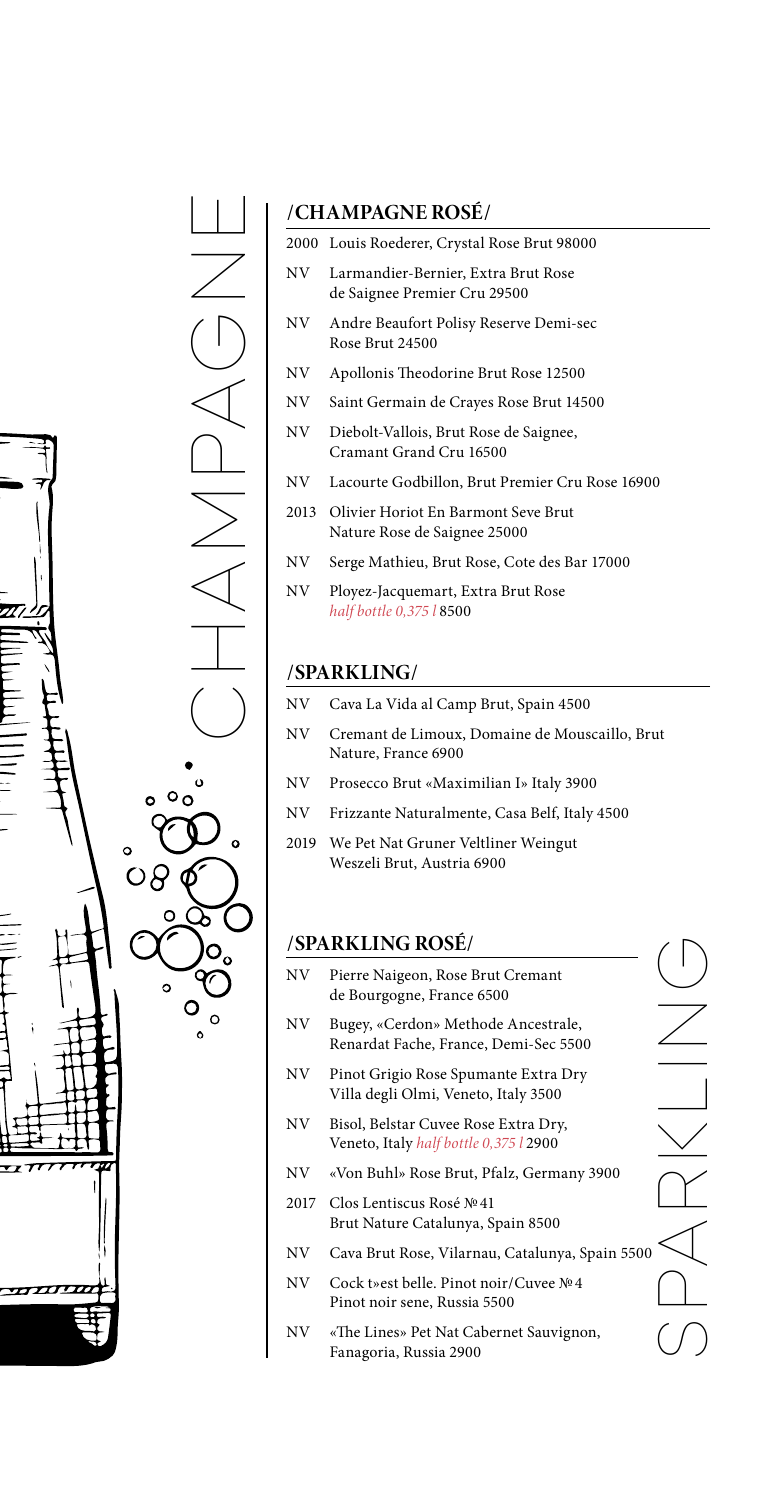# **/WHITE WINE /**

| Russia |                                                                     |
|--------|---------------------------------------------------------------------|
| 2019   | Kacha Valley Dolinnoe, Satera, Crimea 6500                          |
| 2017   | Riesling Family Reserve, Sikory, Novorossiysk 5500                  |
| 2020   | Chardonnay, Magnatum, Sauk Dere, Krasnodar 3500                     |
|        | France / Bourgogne                                                  |
| 2018   | Chablis Château De Beru Clos De Beru Monopole 32000                 |
| 2018   | Chablis 1er Cru Vaillons. Domaine Pattes Loup,<br>Thomas Pico 22500 |
| 2019   | Chablis Domaine Seguinot-Bordet 8500                                |
| 2016   | Meursault Les Narvaux, David Moret 27500                            |
| 2016   | Chassagne-Montrachet Vieilles Vignes Bellene 19500                  |
| 2019   | Puligny-Montrachet, Edouard Delaunay 26500                          |
| 2019   | Saint-Aubin 1-er Cru «En Remilly»<br>Domaine Didier Larue 17500     |
| 2018   | Rully 1er Cru «Marissou» Domaine Saint-Jacques 11500                |
| 2019   | Bourgogne Chardonnay September,<br>Edouard Delaunay 6500            |
| 2020   | Bourgogne Aligote Domaine J.M. Boillot 7500                         |
| 2019   | Macon-Chardonnay Domaine de la Cadette 6900                         |
|        | Other regions                                                       |
| 2018   | Coteaux Champenois Robert Moncuit,<br>Le Mesnil sur Oger 19500      |
| 2018   | Pouilly-Fume «Baron de L» De Ladoucette 24900                       |
| 2019   | Sancerre, Comte Lafond Grande Cuvee Loire 13500                     |
| 2020   | Muscadet Sevre & Maine Sur Lie Marc Bredif, Loire 4500              |
| 2020   | Arbois Chardonnau «En Paradis», Rijckaert, Jura 7000                |
| 2019   | Anjou «Effusion» Domaine Patrick Baudouin 8500                      |
| Italy  |                                                                     |
|        |                                                                     |
|        | 2020   Gavi dei Gavi Etichetta Nera, La Scolca, Piedmonte 8500      |
|        | 2020 Gewurztraminer, Elena Walch,<br>Trentino-Alto Adige 5900       |
| 2020   | Pinot Grigio, Livio Felluga, Friuli 7500                            |
| 2020   | Peter Dipoli, Voglar Sauvignon, dell'Alto Adige 11500               |
| 2019   | Cervaro Castello della Sala, Umbria 21900                           |
| 2018   | Terre a Mano Sassocarlo Bianco,<br>Toscana Orange Wine 10900        |

NE VINE WHITS WHIT

R OANCE: LA

 $\frac{1}{\sqrt{2}}$ 

m<br>Z

R O S É

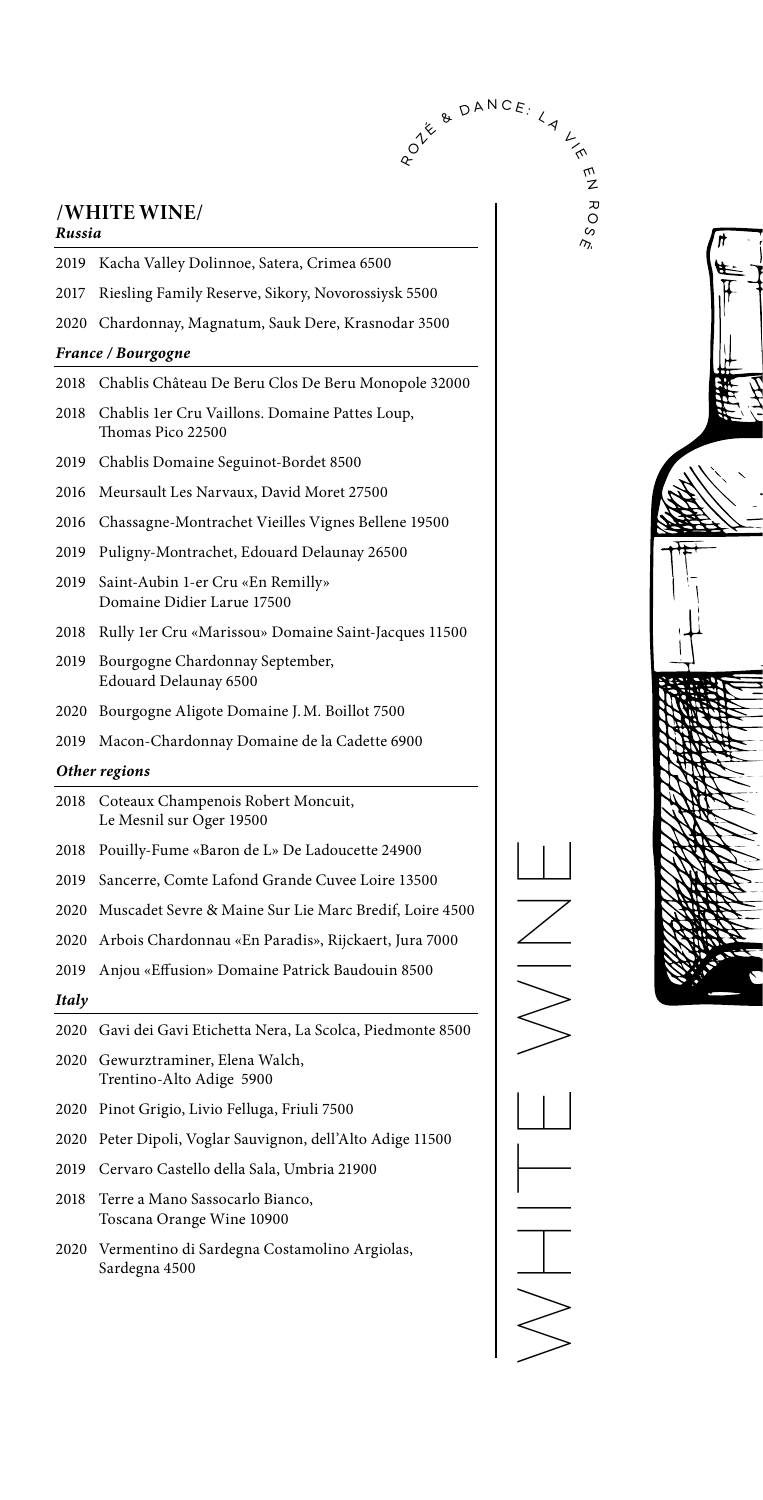

### *Other Countries*

- 2020 Bodegas Cota 45 UBE de Uberrima Miraflores, Spain 6000
- 2021 Sauvignon Blanc «Insight» Vinultra, Marlborough, New Zealand 3900
- 2020 Chardonnay Yalumba The Y Series, Australia 3900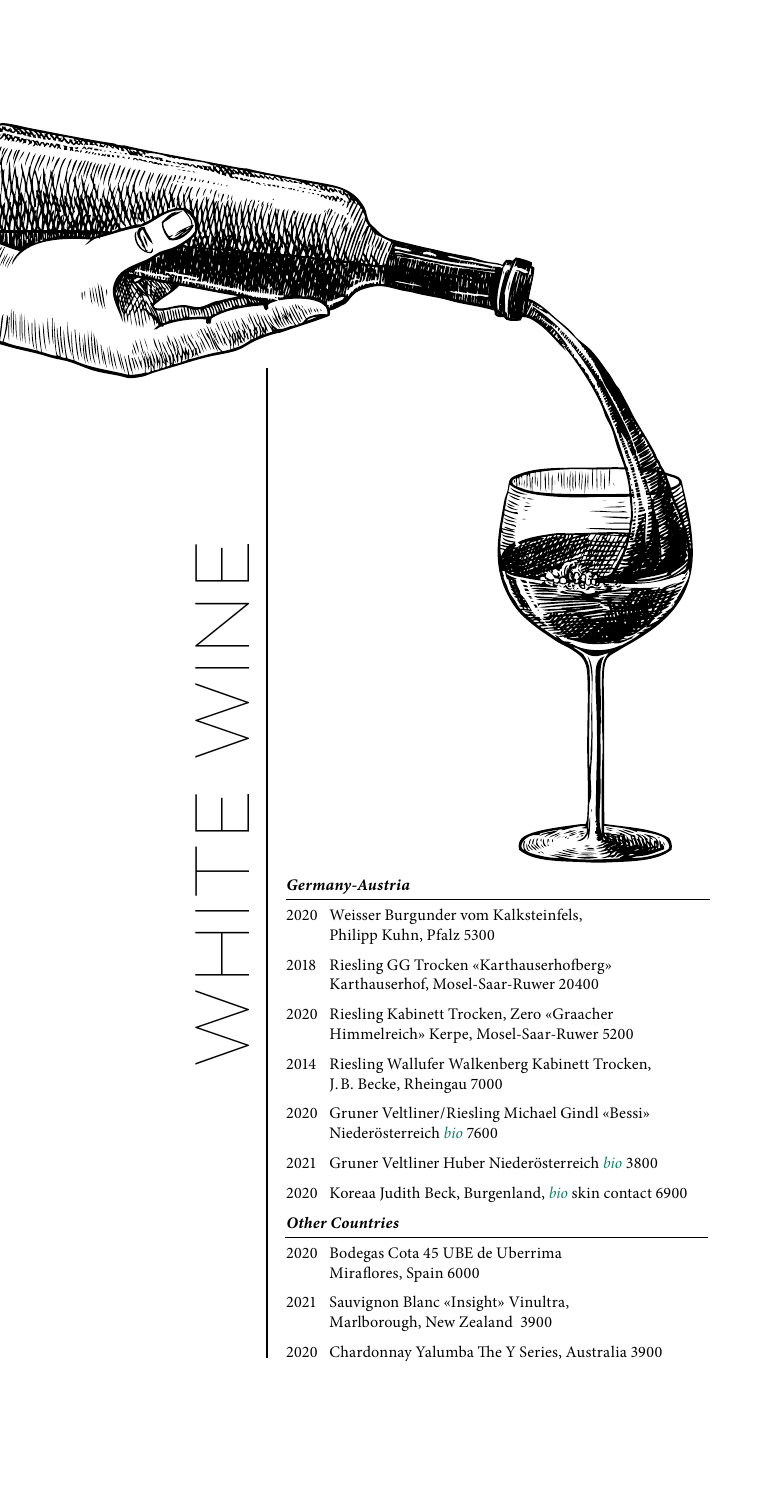

 $\Diamond$ 

### **/ROSÉ WINE/**

- 2015 Champagne. Rosé des Riceys, Olivier Horiot En Valingrain, France 21000
- 2019 Marsannay Domaine Fougeray de Beauclair, Pinot Noir Rose, France 6500
- 2020 Touraine Rose Francois Chidaine, France 5500
- 2019 Francs Côtes de Bordeaux, Le Puy «Rose-Marie» France 9900
- 2020 M De Mangot, Bordeaux sec rose, Chateau Mangot, Saint-Emilion, France 6900
- 2017 Cotes Catalanes Domaine de l'Horizon Rose, France 14500
- 2020 Tavel Romain le Bars Cinsault-Carignan, France 9500
- 2020 Tavel, Guigal, France 6500
- 2020 M de Minuty Rose, Minuty, Provence, France *Magnum 1,5 l* 11500
- 2020 M de Minuty Rose, Minuty, Provence, France 6900
- 2020 M de Minuty Rose, Cotes de Provence, Minuty, Provence, France *half botle 0,375l* 2950
- 2020 Domaine de Triennes, Provence, France 5300
- 2020 Sancerre Rose «Comte Lafond» France 8800
- 2021 «Krasnaya Gorka» Galitskiy-and-Galitskiy, Krasnodar, Russia 5500
- 2020 Reichsrat von Buhl, «Bone Dry», Pfalz, Germany 3900
- 2020 Weingut Heinrich, «Naked» Rose, Burgenland, Austria 4500
- 2019 Markus Altenburger, «En Garde!» RoSee Connection, Burgenland, Austria 4500
- 2020 «Pfefferer» Pink, Weinberg Dolomiten, Italy 4900
- 2019 Frank Cornelissen, «Susucaru» Terre Siciliane, Italy *bio* 8500
- 2019 Poderi del Paradiso, Rosa del Paradis, Toscana, Italy 5100
- 2019 Lammidia, «Miscela» Rosato, Abruzzo, Italy 6500
- 2020 Excellens Rose, Marques de Caceres, Rioja, Spain 5900
- 2019 «Rufia» Rosado, Quinta da Boavista, Da, Portugal *bio* 5100
- 2017 Chateau Musar Gaston Hochar, Bekaa Valley, Lebanon 11000

ROSE WINE **VYCTBBCE STAR** ᆽ O N  $\tilde{\kappa}$ 

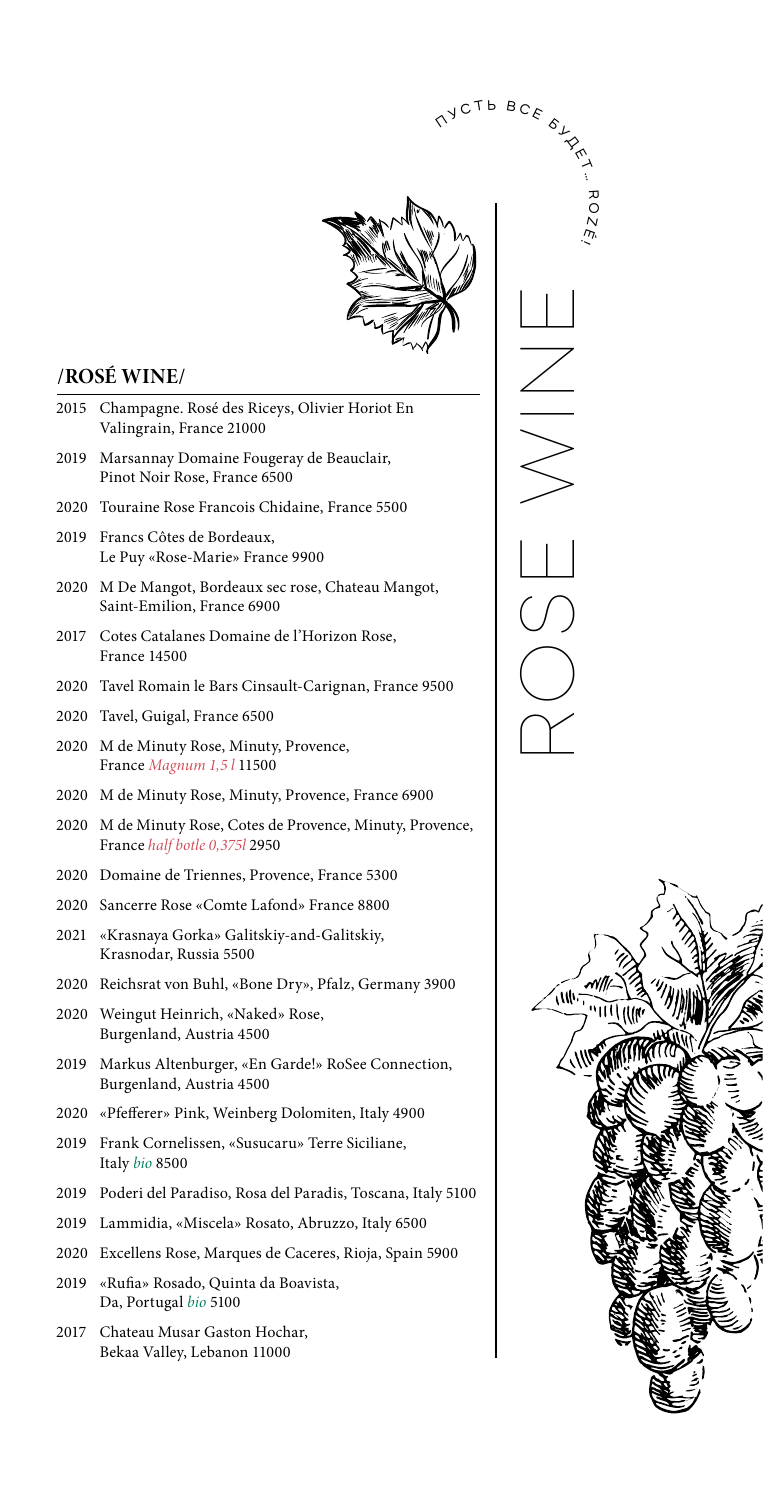$\frac{\Box}{\angle}$ RED WINE $\overline{\phantom{a}}$  $\Box$ <br> $\Box$  $\overline{\phantom{0}}$ Y



# **/RED WINE/**

| Russia   |                                                                              |
|----------|------------------------------------------------------------------------------|
| 2019     | Kacha Valley Dolinnoe, Satera 6900                                           |
| 2019     | Pinot Noire «Krasnaya Gorka» Galitskiy-and-Galitskiy,<br>Krasnodar 6000      |
| 2016     | Cabernet Sauvignon Family Reserve,<br>Sikor, Novorossiysk 5000               |
| 2017     | Vintage Saperavi, Fanagoria, Sennoy 3900                                     |
|          | <b>France / Bourgogne</b>                                                    |
| 2017     | Echezeaux Grand Cru, Domaine<br>Mongeard-Mugneret 75000                      |
| 2018     | Nuits-Saint-Georges, Domaine<br>Robert Chevillon 26500                       |
| 2016     | Gevrey-Chambertin Les Seuvrées, Domaine Robert<br>Groffier Père & Fils 32900 |
| 2017     | Beaune Premier Cru «Les Avaux»<br>Domaine Mongeard-Mugneret 25000            |
| 2019     | Volnay, Pierrick Bouley 16500                                                |
| 2014     | Volnay 1-er Cru «Les Chevrets»<br>Henri Boillot Magnum 1,5 l 49500           |
| 2017     | Chassagne-Montrachet Vieilles Vignes,<br>Domaine Jean-Claude Bachelet 16700  |
| 2014     | Marsannay, Domaine Joseph Roty 12900                                         |
|          | 2017 Monthelie, Domaine Pierre Boisson 13500                                 |
| 2019     | Bourgogne Pinot Noir «September»<br>Edouard Delaunay 6500                    |
| 2016     | Morgon, K. Descombes bio 7000                                                |
| Bordeaux |                                                                              |
| 2016     | Chateau Giscours, Margaux 28500                                              |
| 2016     | Chateau d»Armailhac, Pauillac 20500                                          |
| 2016     | Chateau Gruaud Larose Saint-Julien 26500                                     |
| 2016     | Chateau Daugay, Saint-Emilion 13500                                          |
| 2016     | Chateau Laffitte-Carcasset, Saint-Estephe 9400                               |
|          | Other regions                                                                |
| 2016     | Coteaux Champenois, Andre Beaufort Polisy 19800                              |
| 2017     | Chateauneuf du Pape, Chateau Mont-Redon 17500                                |
| 2018     | Saint-Joseph, La Ferme des Sept Lunes,<br>«Premier Quartier» bio 12000       |
| 2019     | Provance, Domaine Henri Milan, «Le Vallon» bio 7500                          |
| 2018     | Mas del Perie, Malbec «Amphore», Cahors bio 12500                            |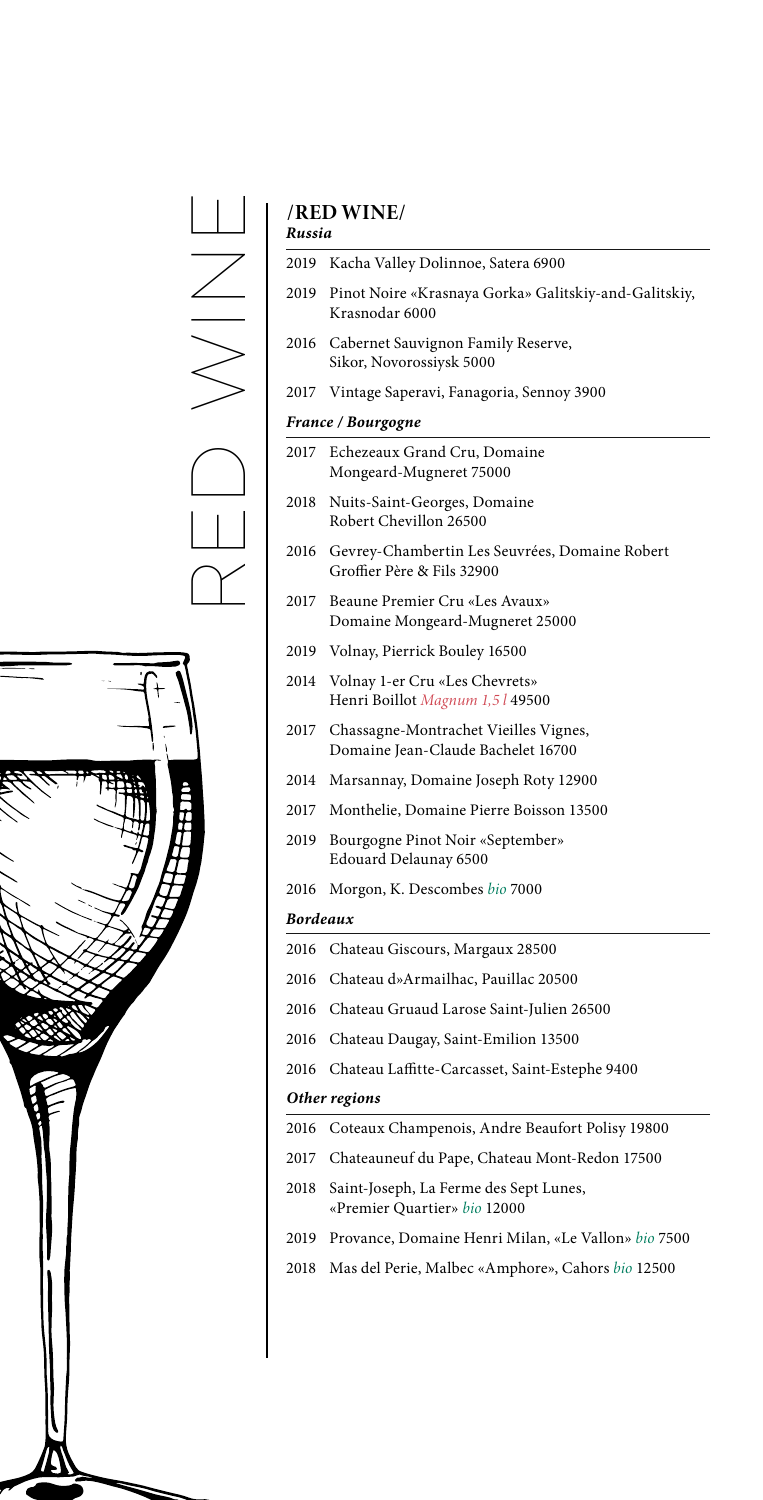### *Italy*

| 2017 | Barbaresco Produttori del Barbaresco, Piedmont 11500                |
|------|---------------------------------------------------------------------|
| 2018 | No Name Langhe Nebbiolo, Borgogno 10500                             |
| 2015 | Amarone della Valpolicella Classico Riserva,<br>Sergio Zenato 22500 |
| 2018 | Tignanello, Antinori, Toscana 37900                                 |
| 2017 | 50&50 Avignonesi Capannele, Toscana 32900                           |
| 2018 | Montevrrtine, Toscana 18900                                         |
| 2009 | Solare, Capannelle, Toscana 12500                                   |
| 2017 | Ampeleia, Cabernet Franc, Costa Toscana bio 9900                    |
| 2015 | Brunello di Montalcino, Argiano, Toscana 17000                      |
| 2014 | Brunello di Montalcino, Capanna,<br>Toscana half bottle 0,375l 9900 |
| 2018 | Chianti Classico Riserva Castello della<br>Paneretta, Toscana 7000  |
| 2018 | Nobile di Montepulciano, Salcheto, Toscana bio 7900                 |
| 2020 |                                                                     |
|      | Etna Rosso, Alta Mora, Sicily 4900                                  |
|      | <b>Other Countries</b>                                              |
| 2015 | Cune Gran Reserva, Rioja, Spain 8500                                |
| 2016 | Roda I Reserva Rioja, Spain 15500                                   |
| 2019 | La Poulosa Lomas de Valtuille,<br>Raul Perez, Bierzo, Spain 9900    |
| 2016 | Lochle Spatburgunder, Burg Ravensburg,<br>Germany 12900             |
| 2019 | Spatburgunder, Franz Keller, Baden, Germany 5100                    |
| 2020 | Blaufrankisch, Judith Beck, Burgenlad, Austria 5900                 |
| 2015 | Malbec, Luca Winery, Uco Valle,<br>Argentina 8500                   |
| 2014 | Chateau Musar Gaston Hochar,<br>Bekaa Valley, Lebanon 11500         |

- 2020 Pinotage, Diemersdal Estate, Cape Town, South Africa 5500
- 2018 Shiraz Yalumba, Barossa, Australia 7500

**/ ALCOHOL FREE WINE /** NV Grenache Blanc Le Naturel, «Zero Zero» white dry 3500

NV Riesling Alkoholfrei Dr. Zenzen, Rheinhessen white sweet 2500

> NV Grenache Le Naturel, «Zero Zero» red dry 3500



RED WINE